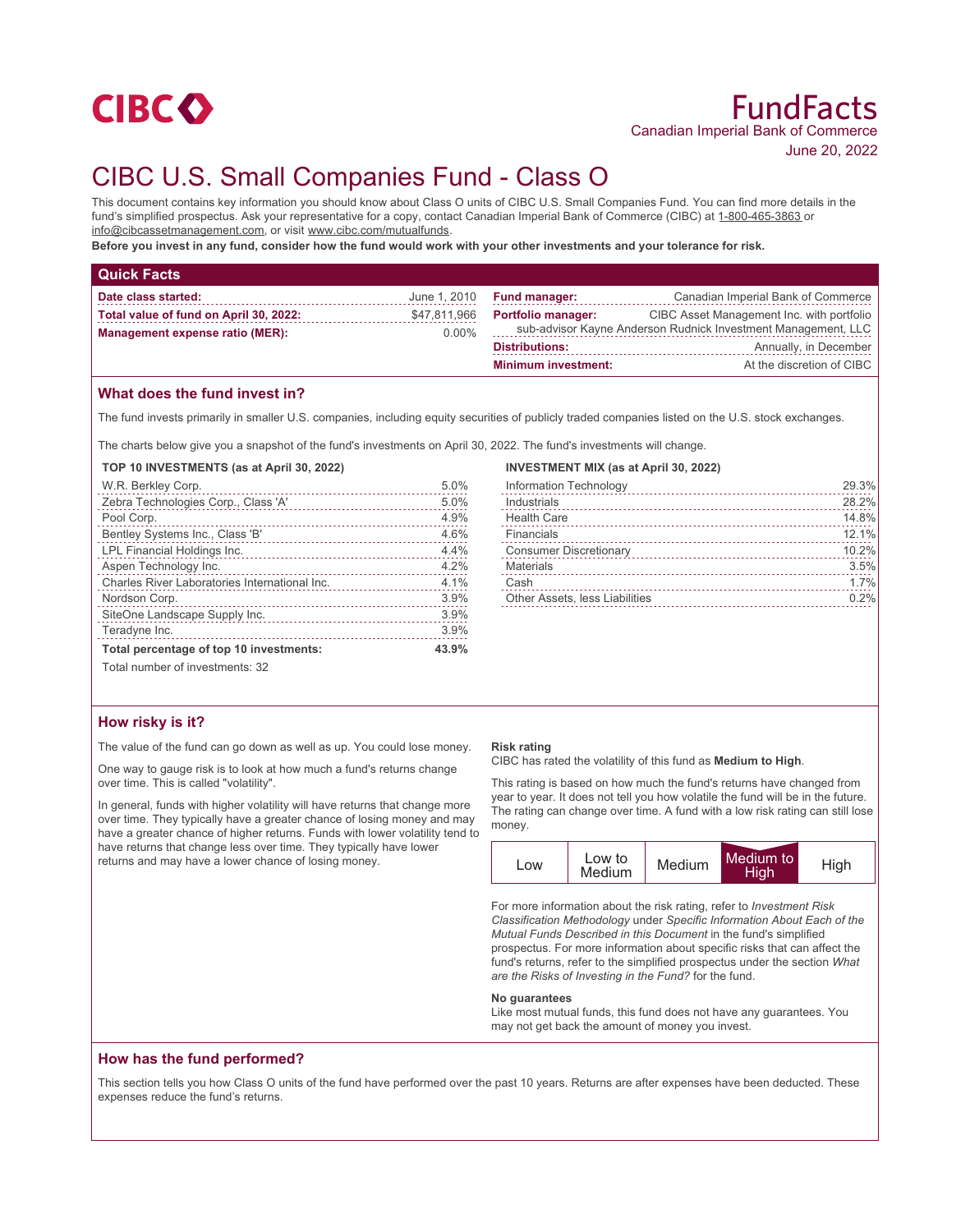## **FundFacts**

#### **YEAR-BY-YEAR RETURNS**

This chart would generally show how Class O units of the fund performed in each of the past 10 calendar years. However, year-by-year returns for Class O units of the fund have not been presented for 2014 and 2015 because Class O units were not outstanding for a full calendar year in either of those periods. Class O units dropped in value in 1 of the 8 years shown. The range of returns and change from year to year can help you assess how risky the fund has been in the past. It does not tell you how the fund will perform in the future.



#### **BEST AND WORST 3-MONTH RETURNS**

This table would generally show the best and worst return for Class O units of the fund in a 3-month period over the past 10 calendar years. However, the best and worst 3-month returns are only being presented for the years 2012 to 2013 and 2016 to 2021 since Class O units were not outstanding for a full calendar year in 2014 or 2015. The best and worst 3-month returns could be higher or lower in the future. Consider how much of a loss you could afford to take in a short period of time.

|                     | <b>Return</b> | 3 months ending             | If you invested \$1,000 at the beginning of the period |
|---------------------|---------------|-----------------------------|--------------------------------------------------------|
| <b>Best return</b>  | $26.2\%$      | June 30, 2020               | Your investment would rise to \$1,262                  |
| <b>Worst return</b> |               | $-18.3\%$ December 31, 2018 | Your investment would drop to \$817                    |

#### **AVERAGE RETURN**

The annual compound return of Class O units of the fund has not been presented because Class O units have not been outstanding continuously since inception.

| Who is this fund for?                                                                                                                                                        | A word about tax                                                                                                                                                                                                                                                                                     |
|------------------------------------------------------------------------------------------------------------------------------------------------------------------------------|------------------------------------------------------------------------------------------------------------------------------------------------------------------------------------------------------------------------------------------------------------------------------------------------------|
| Investors who:<br>• are seeking long-term growth through capital appreciation by investing<br>primarily in smaller U.S. companies; and<br>• are investing for the long term. | In general, you will have to pay income tax on any money you make on a<br>fund. How much you pay depends on the tax laws where you live and<br>whether or not you hold the fund in a registered plan such as a<br>Registered Retirement Savings Plan (RRSP) or a Tax-Free Savings<br>Account (TFSA). |
|                                                                                                                                                                              | Keep in mind that if you hold your fund in a non-registered plan, fund<br>distributions are included in your taxable income, whether you receive<br>them in cash or have them reinvested.                                                                                                            |

## **How much does it cost?**

The following tables show the fees and expenses you could pay to buy, own, and sell Class O units of the fund. The fees and expenses - including any commissions - can vary among classes of a fund and among funds. Higher commissions can influence representatives to recommend one investment over another. Ask about other funds and investments that may be suitable for you at a lower cost.

## **1. SALES CHARGES**

There are no sales charges payable when you buy, switch, or sell Class O units of the fund.

### **2. FUND EXPENSES**

You don't pay these expenses directly. They affect you because they reduce the fund's returns.

As at December 31, 2021, the expenses for Class O units of the fund were 0.00% of its value. This equals \$0.00 for every \$1,000 invested.

|                                                                                                                                                                                                                                            | Annual rate<br>(as a % of the fund's value) |
|--------------------------------------------------------------------------------------------------------------------------------------------------------------------------------------------------------------------------------------------|---------------------------------------------|
| Management expense ratio (MER)<br>This is the total of the fund's operating expenses for Class O units of the fund. No management fees are charged in<br>respect of Class O units. CIBC waived or absorbed Class O unit specific expenses. | $0.00\%$                                    |
| Trading expense ratio (TER)<br>These are the fund's trading costs.                                                                                                                                                                         | $0.00\%$                                    |
| <b>Fund expenses</b>                                                                                                                                                                                                                       | $0.00\%$                                    |